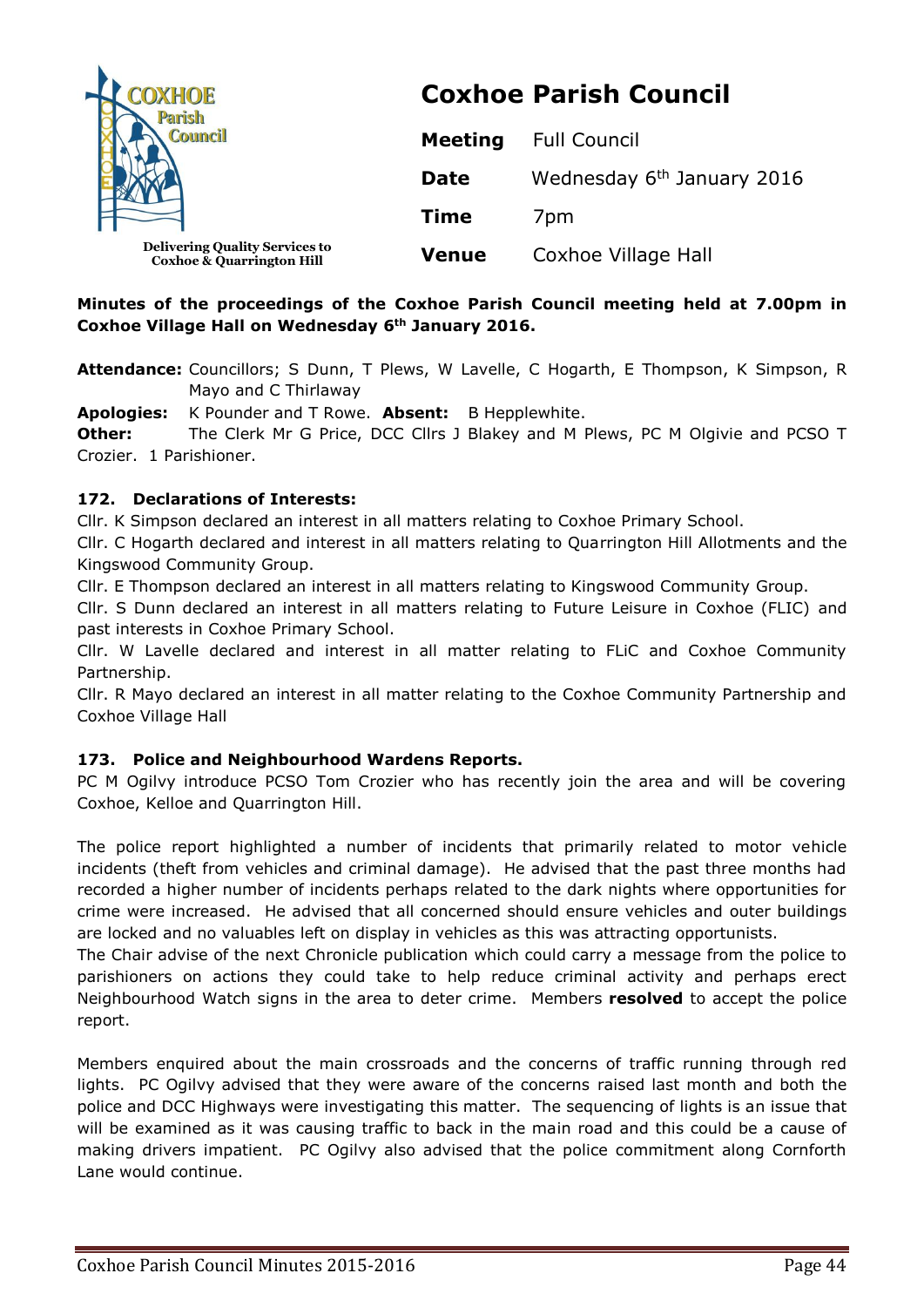# **174. Representations from residents of the parish.**

A parishioner provided a written apology on protocol from the last meeting but went on to raise concerns regarding the behavior of a Councillor and the administration of the Quarrington Hill Village Partnership and Community Association.

The chair advised that some valid points were raised. It was agreed for the Clerk to request attendance of a Parish Representative at meetings of the Quarrington Hill Community Association.

**175. Minutes of the meeting held on the 2nd December 2016.** It was **resolved** that the minutes provided an accurate record of the meeting and were duly signed by the chair.

**176. Minutes of the Meeting with Quarrington Hill Allotment Holders held on the 8th November.** It was **resolved** that the minutes provided an accurate record of the meeting and were duly signed by the chair.

**177. Minutes of the Neighbourhood Plan Meeting held on the 16th December 2016.** It was **resolved** that the minutes provided an accurate record of the meeting and were duly signed by the chair with the addition of the action points.

**178. Clerks report on matters raised the previous month.** Report was circulated at the meeting. The clerk provided a brief update of matters circulated in the briefing.

Arising from the report Cllr Kay Simpson expressed an interest in supporting the Clerk on progressing the condition of St Mary's Church Yard. It was **agreed** that the Clerk would liaise with Cllr Simpson on all matters relating to the Church Yard.

The Clerk advised of resignation of Cllr Tony Rowe. This would be reported to DCC Electoral Service to commence the process of recruiting a new Councillor. This resignation created the need to appoint a new Banking signatory. It was **resolved** that Cllr R Mayo would undertake this duty.

The Chair requested the Clerk to forward a letter of thanks to the outgoing Councillors T Rowe and P Dodsworth for their contributions to the parish council.

# **179. Durham County Councillors report.**

Cllr M Plews advised that things had been rather quiet during seasonal break but the DCC Budget would be issued next week for consideration. The link to this report would be sent to the parish clerk. The Chair expressed concern that Children and Youth Service may be reduced and lost from Coxhoe and this may be an issue that the parish would need to replace.

Consultation on the Northern Power House is to be released. A further meeting on the closure of the DLI Museum will be scheduled as will the review of Teaching Assistants.

Some 2% increase from central government is expected to cover assist in Social Care costs but this is perhaps insufficient when considering the problems in County Durham.

Cllr M Plews advised that a more detailed report will be provided for the next parish meeting. Cllr's M Plews and Jan Blakey left the meeting.

**180. Report of the Children and Young Peoples Service Coordinator.** A report from the C&YPSC was circulated for information. This will be discussed at the meeting arranged with the Youth Strategy Team on the 11<sup>th</sup> January 20156.

**181. Report of the Investing in Children.** A report was circulated for members' information and this will be discussed at the Youth Strategy Meeting on the 11<sup>th</sup> January 2016.

# **182. Community reports.**

- **i. Quarrington Hill Village Partnership**. No report was received.
- **ii. Quarrington Hill Community Centre**. No report was received.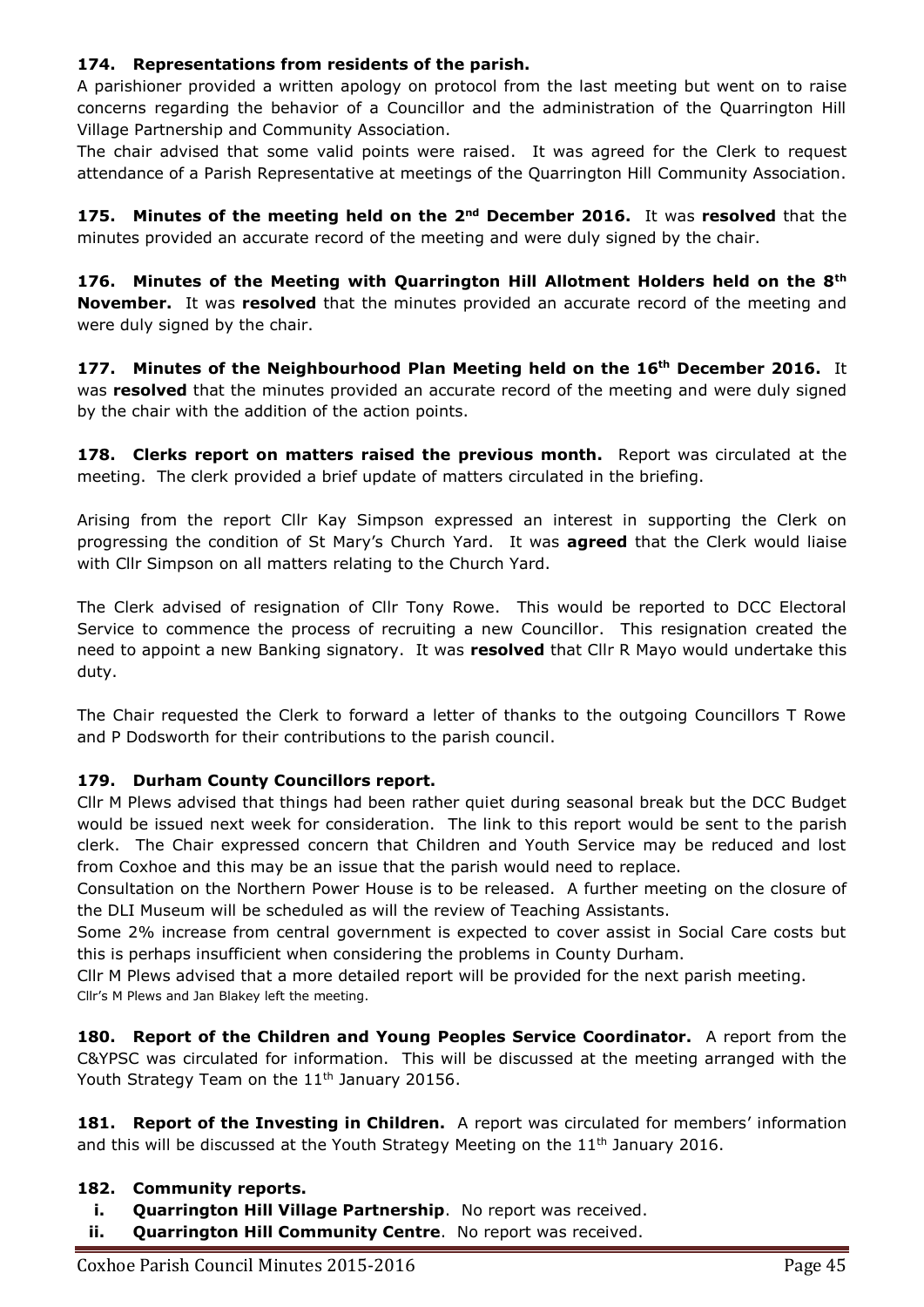- **iii. Quarrington Hill Front Street Regeneration Scheme**. The chair advised that Section 106 funds of £14,000 were now released as was the CDCF grant of £5,000. It was **agreed** to request the funds are transferred to the parish council as soon as possible. The site Licence from DCC was release and accepted by the council enabling the council to erect the sculpture on the land. This land will need to be added to the council's assets register. It is anticipated that the sculpture will be erected in early March. A meeting was held on site with Durham City Home regards siting of sculptures on their land. They are liaising with tenants on this matter. The group will hold its next meeting on the  $18<sup>th</sup>$ January 2016. A meeting is requested with the contractor regarding the floral bed.
- **iv. Coxhoe Community Partnership**. No report was received.
- **v. Coxhoe Village Hall**. A brief report was provided that advised that some £10,000 had been spent on refurbishment work that excluded the heating. They are working towards a system whereby the staff can run the building without daily input from the management committee. Assistance from the parish Clerk was sought with the recently registered HMRC payroll tools. This was **agreed**.
- **vi. Active Life Centre Coxhoe.** Members advised that new year's party was sold-out. A new pricing structure with increased charges is in place. Change to the minimum wage will have a significant impact on the centre in the next few years.
- **vii.** Youth Strategy. This group will meet on the 11<sup>th</sup> January 2016. The chair gave thanks to those members who assisted Amanda in collecting information from young people.
- **viii. Kingswood**. The next meeting of the group is 27<sup>th</sup> January 2016 following the DCC Steering Group meeting that should provide news of progress of transfer date. The group had met with and discussed issues of Horse riding with those who regularly rode horses through Kingswood and this proved useful to allay concerns. Their cooperation was forthcoming in keeping Kingswood paths fit for all user groups. The clerk was requested to seek release of the Delivering Differently grant from DCC to the group in advance to purchase equipment.
- **ix. Village Atlas**. The clerk advised that no news of progress was received.
- **x. Quarrington Hill Allotment Site**. Notice of the Delivering Differently application for funds being declined was received, though this matter is being challenged with DCC being asked to reconsider/reappraise the application. The Vice Chair advised that they had been in contact with Tarmac to request assistance with clearing the land ready to extend the allotments but had not received a reply from them at the time of this meeting.

# **183. Member's reports from meetings attended.**

- **I. CDALC.** Members had attended the recent CDALC meeting papers will be circulated by the clerk. Information was received from NALC concerning the reshuffle of external Auditor with the option for councils to opt in/out of the nominated Auditor. It was **resolved** that delegated authority be given to the Clerk and Vice Chair on this decision due to the time limitations involved.
- **II. EDRCAAP.** The chair advised that a call out for projects was circulated by the AAP.
- **184. PP2**. No action.
- **185. Neighbourhood Planning.** Minutes of the Neighbourhood Plan meetings to be circulated by the clerk.
- **186. Hanging Basket Review.** The clerk advised that the initial call for ideas received little response. Further ideas and suggestions are needed as well as estimate costing for schemes. The clerk would write up a schedule of ideas for consideration and to get costs from Ouston Parish Council of their floral beds around their estates and village entrance signs etc.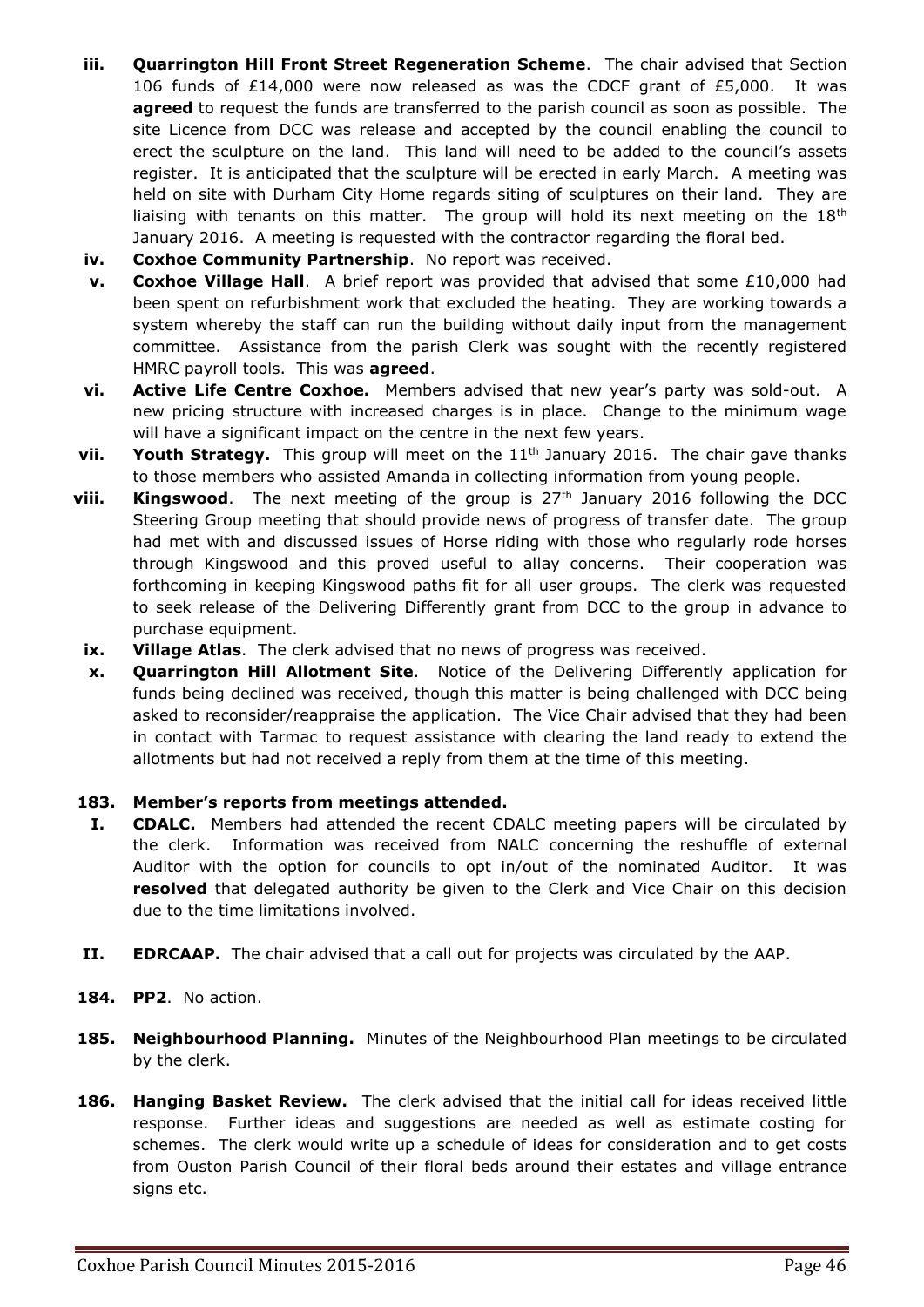- **187. Seating at entrance to the Grove Estate.** The clerk advise that he had received a costing from a company to make up a seating unit. It was **resolved** for the Clerk and Vice Chair to determine the unit, order an install.
- **188. Car Parking.** The Chair advised that no contact had been made with Mr Gatenby regarding the possible use of the land to the rear of his premises. The Cooperative had made a reply advising that a scheme to extend/join the carparks was under consideration for financial support by head office.
- **189. Land Transfers.** The chair advised that DCC had replied on the sale costs of a number of sections of land. As per the information distributed it was **resolved** for the Clerk, Chair and Vice Chair to proceed with the;
	- **i.** Purchase of Quarrington Hill Village Green at cost of £270.
	- **ii.** Purchase of Coxhoe Parcels (shown edged red on the map) supplied by DCC at cost of  $£1,600 + £600$  advertising and legal costs.
	- **iii.** Part of the former railway line (parcel 50256) at cost of £100 with rejection of the licence and have as purchase only.
	- **iv.** The suggested purchase price of £6,000 for the old mineral railway line be rejected and this is pursued as a joint venture with our neighbouring parishes under the Durham Ask campaign if their interest is confirmed.
	- **v.** The triangle of land next to 1 Tyneside Cottages may be of interest to the property owner, if this is declined by them then it be included in the transfer request.
	- **vi.** The transfer will also seek to include the strip of land (highway verge) for the erection of second railway gate.
	- **vii.** Finally, a lease for the land that DCC wishes to exclude from the transfer at a cost of £600 but without the 6 monthly break clause stated. This break clause negates the purpose of the lease and therefore the council will request to have this removed from the conditions.

It was **resolved** to proceed with the advertising and disposal of these parcels of land and completion of transfer as outlined above.

**190. Recording of Council Meetings.** The clerk advised that he was unable to purchase a Go-Pro Video Camera to record council meetings during the transfer of Bankers. This will be progressed now the new account is running.

# **191. Correspondence for Information and Action.**

- **a) CDALC Newsletter – December Edition.** Members received copy of this.
- **b) DCC C67 Cornforth Lane Notice of Traffic Calming Installation.** Members received this notification.
- **c) Sam Clarkson – Fun Fair enquiry.** It was resolved that the Clerk reply seeking further information on such a proposal.
- **d) DCC reply on the DLI Museum.** Members received the reply from DCC.
- **e) DCC reply on the Car Wash operations.** Members received the reply and commented that sand bagging was a poor attempt to resolve this issue.
- **f) DCC reply on the old School Building.** Members received the reply.
- **g) CDALC – Royal Garden Party nominations.** It was **resolved** the the Chair and partner be put forward.
- **h) LCR – Winter Magazine.** Members received this edition.
- **i) DCC Road Works to Roundabout.** Members received this information.
- **192. Review of Standing Orders.** Several amendments were considered and agreed that related to draft agenda, draft minutes. It was **resolved** that these amendments be made and the next review of the Standing Orders be scheduled for December 2017 or earlier should revisions be forthcoming from the NALC.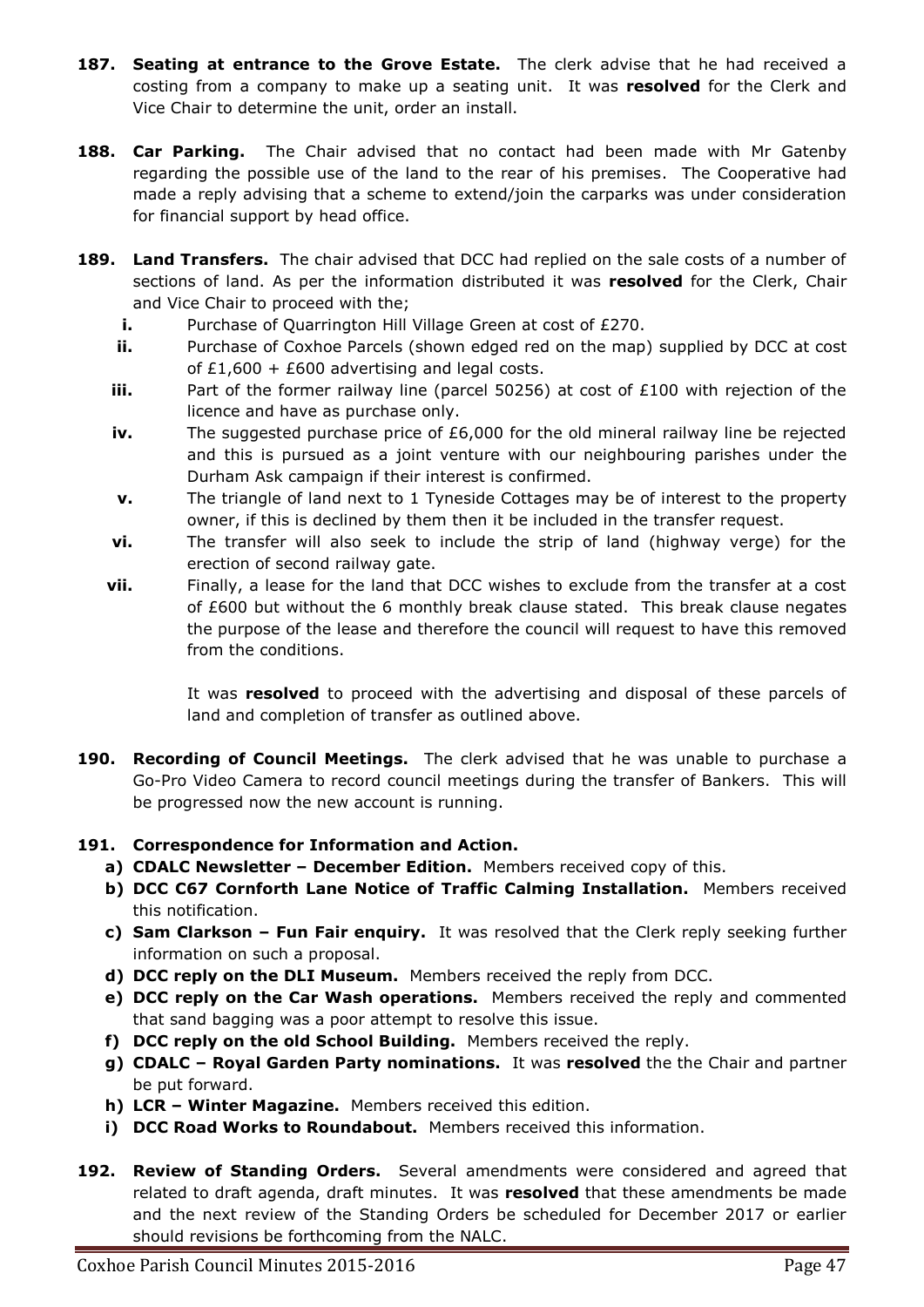**193. Review of Financial Regulations.** Several amendments were considered and agreed that related to minor matters of referencing; member's involvement and referencing to the Standing Orders. It was **resolved** that these amendments be made and the next review of Financial Regulations be scheduled for December 2017 or earlier should revisions be forthcoming from the NALC.

# **194. Finance.**

**a) The schedule of payments for December was distributed for member's approval.**  It was **resolved** that the accounts presented to members be accepted this included all due payments, receipts, Direct Debits and account transfers.

| Payee                                    | Category                                | <b>Debits</b> | <b>Credits</b> |
|------------------------------------------|-----------------------------------------|---------------|----------------|
| <b>Unity Trust Bank</b>                  | Interest                                |               | 0.81           |
| <b>DCC</b>                               | PP3 Grant                               |               | 806.00         |
| <b>Kelloe Parish</b>                     | Printing                                |               | 85.18          |
| Zurich Insurance                         | Claim Settlement                        |               | 350.00         |
| M Hogarth                                | <b>Allotment Rent</b>                   |               | 30.00          |
| D Foster, P Foster (2) & R Wilson        | <b>Allotment Rent</b>                   |               | 120.00         |
| DCC Section 106                          | Quarrington Hill EIP                    |               | 14,000.00      |
| Quarrington Hill Community Centre        | Purchase of Poppy Wreath                | 18.00         |                |
| Coxhoe Village Hall                      | Purchase of Poppy Wreath                | 20.00         |                |
| Mastercopy                               | Photocopier Usage                       | 182.64        |                |
| <b>HMRC</b>                              | November PAYE                           | 615.17        |                |
| <b>Village Hall</b>                      |                                         | 1,000.00      |                |
| <b>Quarrington Hill Community Centre</b> | <b>Premises Rent for Parish Council</b> | 40.00         |                |
| G Smith                                  | Xmas Lights                             | 1,088.00      |                |
| Altogether Greener                       | <b>Grounds Maintenance</b>              | 1,685.60      |                |
| A Hitchens                               | Salary                                  | 1,076.84      |                |
| <b>G</b> Price                           | Salary                                  | 1,517.71      |                |
| Mastercopy                               | Photocopier Usage                       | 387.30        |                |
| <b>HMRC</b>                              | December PAYE                           | 615.17        |                |
| <b>Three Mobile</b>                      | Telephony                               | 29.41         |                |
| <b>Three Mobile</b>                      | Telephony                               | 30.00         |                |
| 4 Allotment tenants                      | <b>Quarrington Hill Allotments</b>      |               | 120.00         |
| <b>Scottish Power</b>                    | <b>Memorial Lighting</b>                | 18.28         |                |
| <b>Coxhoe Crusaders (Netball)</b>        | Section 137                             | 200.00        |                |
| Northumbrian Water                       | <b>Quarrington Hill Allotments</b>      | 12.78         |                |
|                                          | <b>Totals</b>                           | £8,536.90     | £15,511.99     |

**b)**

- c) **Reconciliation of Accounts.** The Clerk provided the chair with a reconciliation of accounts against the latest bank statements which were approved and signed by the chair.
- d) **Budget Performance Report.** The Clerk had circulated in advance details of the budget spending profiles to date.